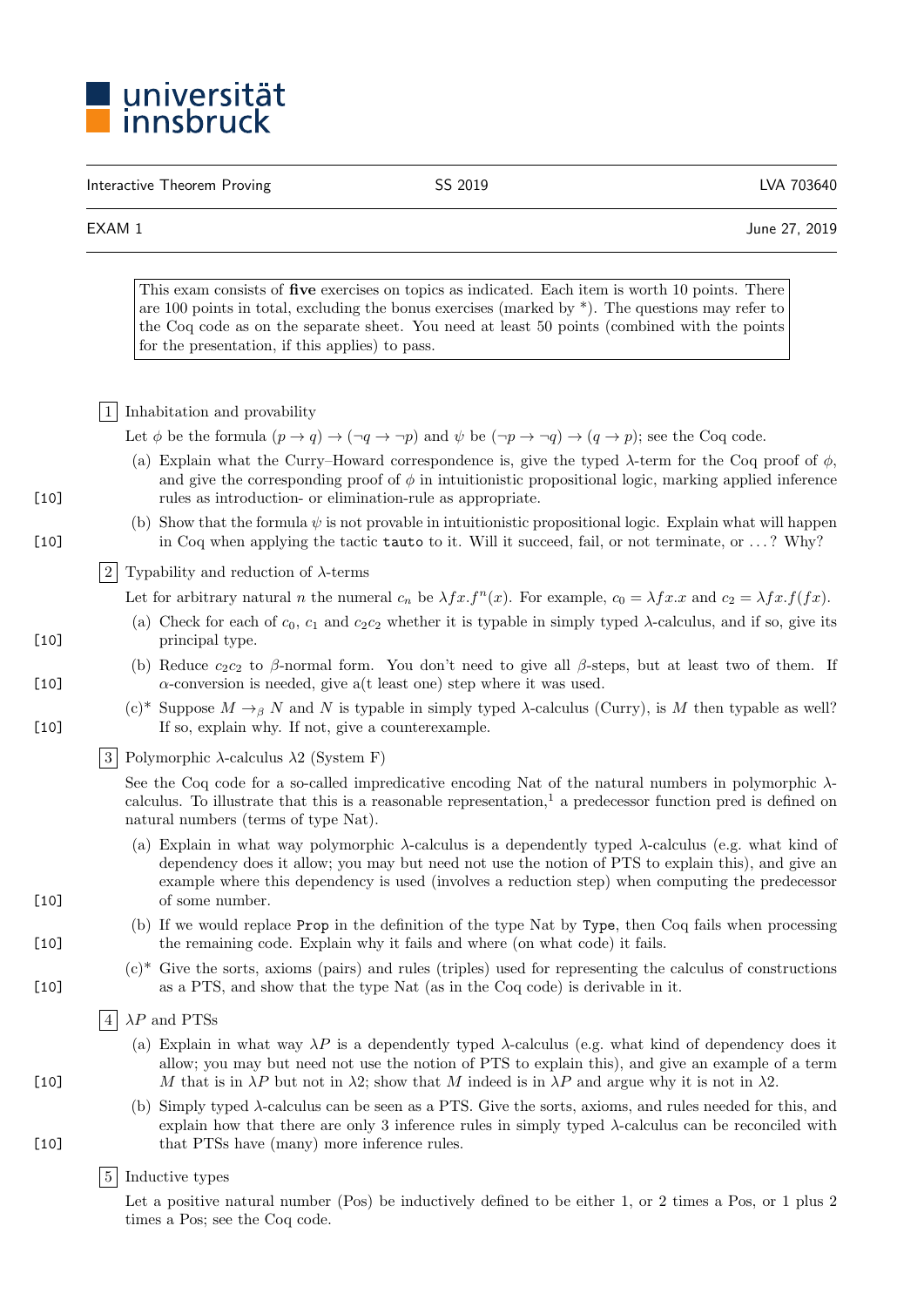- (a) Explain how the number 6 is represented as a Pos, that this representation is unique, and give the induction and recursion principles corresponding to Pos. (You may express this in the way most [10] convenient to you.)
- (b) Consider Pos2nat as given by the Coq script. Argue that Pos2nat defines a *total function*, and [10] how/why Coq accepts it as such.
- $(c)$ <sup>\*</sup> How would you define the natural numbers including 0 based on Pos (using Pos as a black box)? Discuss the (dis)advantages of each of the representations of natural numbers used above: as certain [10]  $\lambda$ -terms  $(\lambda fx.f^n(x)$  resp.  $\lambda xf.f^n(x))$  and inductively (nat resp. based on Pos).

$$
(axiom)
$$
\n
$$
\langle \rangle \vdash s_1 : s_2 \qquad \text{if } (s_1, s_2) \in \mathcal{A}
$$
\n
$$
\frac{\Gamma \vdash A : s}{\Gamma, x : A \vdash x : A} \qquad \text{if } x \notin \text{dom}(\Gamma)
$$
\n
$$
\text{(weakening)}
$$
\n
$$
\frac{\Gamma \vdash M : A \quad \Gamma \vdash B : s}{\Gamma, x : B \vdash M : A} \qquad \text{if } x \notin \text{dom}(\Gamma)
$$
\n
$$
\text{(product)}
$$
\n
$$
\frac{\Gamma \vdash A : s_1 \quad \Gamma, x : A \vdash B : s_2}{\Gamma \vdash (\Pi x : A . B) : s_3} \qquad \text{if } (s_1, s_2, s_3) \in \mathcal{R}
$$
\n
$$
\text{(application)}
$$
\n
$$
\frac{\Gamma \vdash M : (\Pi x : A . B) \quad \Gamma \vdash N : A}{\Gamma \vdash MN : B[x := N]}
$$
\n
$$
\text{(abstraction)}
$$
\n
$$
\frac{\Gamma, x : A \vdash M : B \quad \Gamma \vdash (\Pi x : A . B) : s}{\Gamma \vdash \lambda x : A . M : (\Pi x : A . B)}
$$
\n
$$
\text{(conversion)}
$$
\n
$$
\frac{\Gamma \vdash M : A \quad \Gamma \vdash B : s}{\Gamma \vdash M : B} \qquad \text{if } A =_\beta B
$$

 $^1\text{Predeessor}$  cannot be defined on the Church numerals in the simply typed  $\lambda\text{-calculus}.$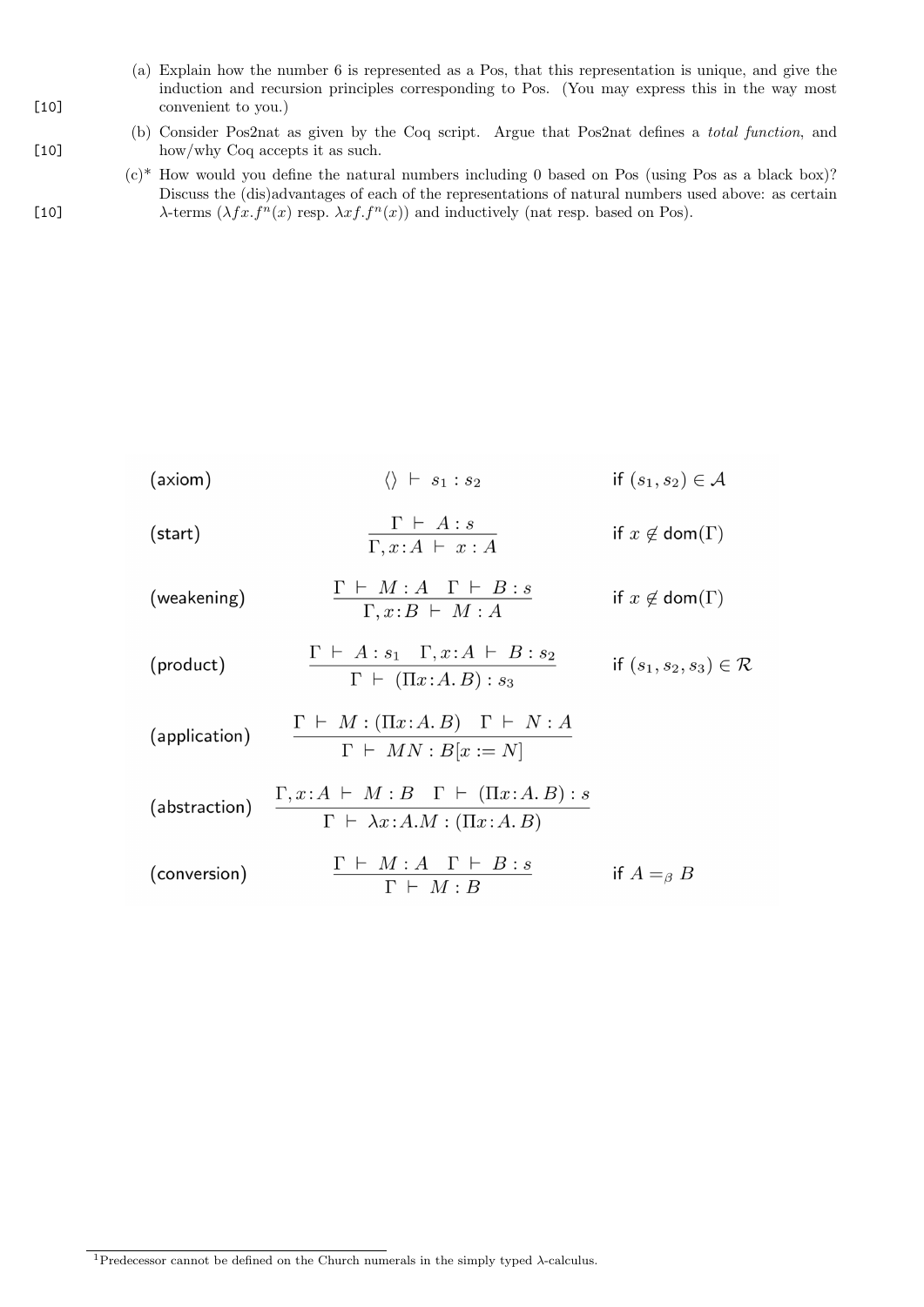```
(* exercise 1 *)
Hypothesis p q:Prop.
Lemma onea : (p \rightarrow q) \rightarrow (q \rightarrow q).
Proof.
unfold not.
intros x y z.
apply y.
apply x.
assumption.
Defined.
Print onea. (* 1a: which lambda-term is printed here? *)
Lemma oneb : forall p q:Prop, ({\tilde p} \rightarrow {\tilde q}) \rightarrow (q \rightarrow p).
Proof.
(* 1b what would be the result of the tauto-tactic here? *)
Admitted.
(* exercise 3 *)
Definition Nat := forall A: Prop, A \rightarrow (A \rightarrow A) \rightarrow A.
(* 3b where and how does Coq fail below, if we would change Prop to Type here in Nat *)
Definition Unary := Nat -> Nat.
Definition Binary := Nat -> Nat -> Nat.
Definition Pair := Binary -> Nat.
Definition succ : Unary :=
  fun n A x f \Rightarrow n A (f x) f.
Definition pair : Nat -> Nat -> Pair :=
  fun n \leq z \geq z n \leq n.
Definition fst : Binary :=
  fun n m => n.
Definition snd : Binary :=
  fun n m => m.
Definition zero : Nat :=
  fun -x = \ge x.
Definition next : Pair -> Pair :=
  fun p \, z \Rightarrow z (succ (p fst)) (p fst).
Definition pred : Unary :=
  fun n => n Pair (pair zero zero) next snd.
Definition three : Nat :=
  fun \Box x f => f (f (f x)).
(* Exercise 5 *)
Inductive Pos : Set :=
  | xI : Pos -> Pos (* representing 2x+1 *)
  | xO : Pos -> Pos (* representing 2x *)
  | xH : Pos. (* representing 1 *)
Check Pos_ind. (* 5a, induction principle *)
Check Pos_rec. (* 5a, recursion principle *)
Fixpoint Pos2nat (p:Pos) : nat := match p with
| xI p' => S (Pos2nat p' + Pos2nat p')
|x0 p' \Rightarrow Pos2nat p' + Pos2nat p'| xH \Rightarrow 1end. (* 5b, why does Coq accept this as a definition of a total function? *)
```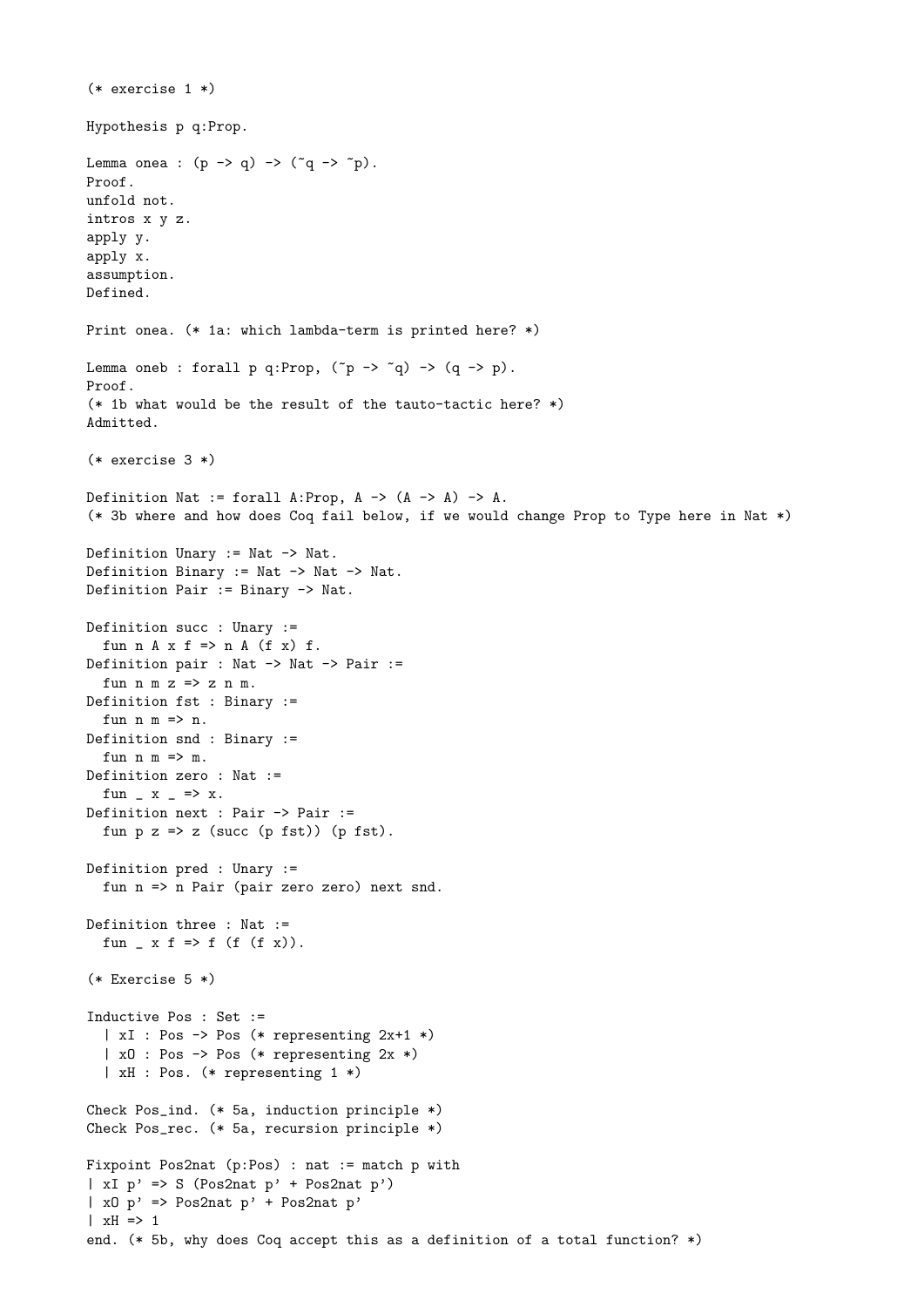Summary The exam covers the material presented during the lectures. The available slides and course notes Logical Verification (Femke van Raamsdonk) serve as a basis for the exam. The other available material (only) has a supporting role, providing more in depth coverage of topics only touched upon in the material mentioned above.

Course Notes All the theory in the Course Notes was covered and should be known, including when and how to apply the presented algorithms. Only *passive* knowledge of the proof-assistant Coq and its syntax (for statements, tactics etc.) is required: You should be able to understand statements and their proofs (using language as covered in the Course Notes) .

Slides Per week:

- 1. Know what ITP is, its distinction with CA, Model Checkers, ATP, and examples of proof-assistants. Need for foundations; paradoxes (Russell, Curry). ITPs with foundations in set theory (Mizar), type theory (Isabelle, Coq).
- 2. Church's simple theory of types. Curry–Howard (CH) correspondence between simply typed  $\lambda$ -calculus and (intuitionistic) implication propositional logic, extended to an isomorphism: also relating inhabitants to proofs and  $\beta$ -reduction to proof normalisation (reducing introduction followed by elimination of the same connective). Various desirable properties such as decidability of type checking, based on meta-theoretic properties of  $\beta$ -reduction such as confluence, termination, and subject-reduction. Proving termination by proving the (stronger) strong computability property (extra material).
- 3. Curry vs. Church typing, with forgetful map from right to left and unification algorithm from left to right giving the principal (i.e. most general) type. The inhabitation problem and its algorithmic solution (and complexity): syntactically (via normal forms; see Course Notes) and semantically (via CH and Kripke Semantics of IPL; see following week). Connection and some differences between classical and intuitionistic propositional logic.
- 4. Kripke semantics of modal logics in general (e.g. temporal logics as in LICS), and of intuitionistic propositional logic in particular (see additional material for this week, for precise statements). The disjunction property and its proof using Kripke semantics.
- 5. Lambda P (P for predicate), as generalization of simply typed lambda calculus, with proof system and its properties (e.g. type inhabitation becomes undecidable), and examples naturally expressed in it. (minimal) predicate logic via CH. Representation of Lambda P in Coq.
- 6. Some further derivations in Lambda P.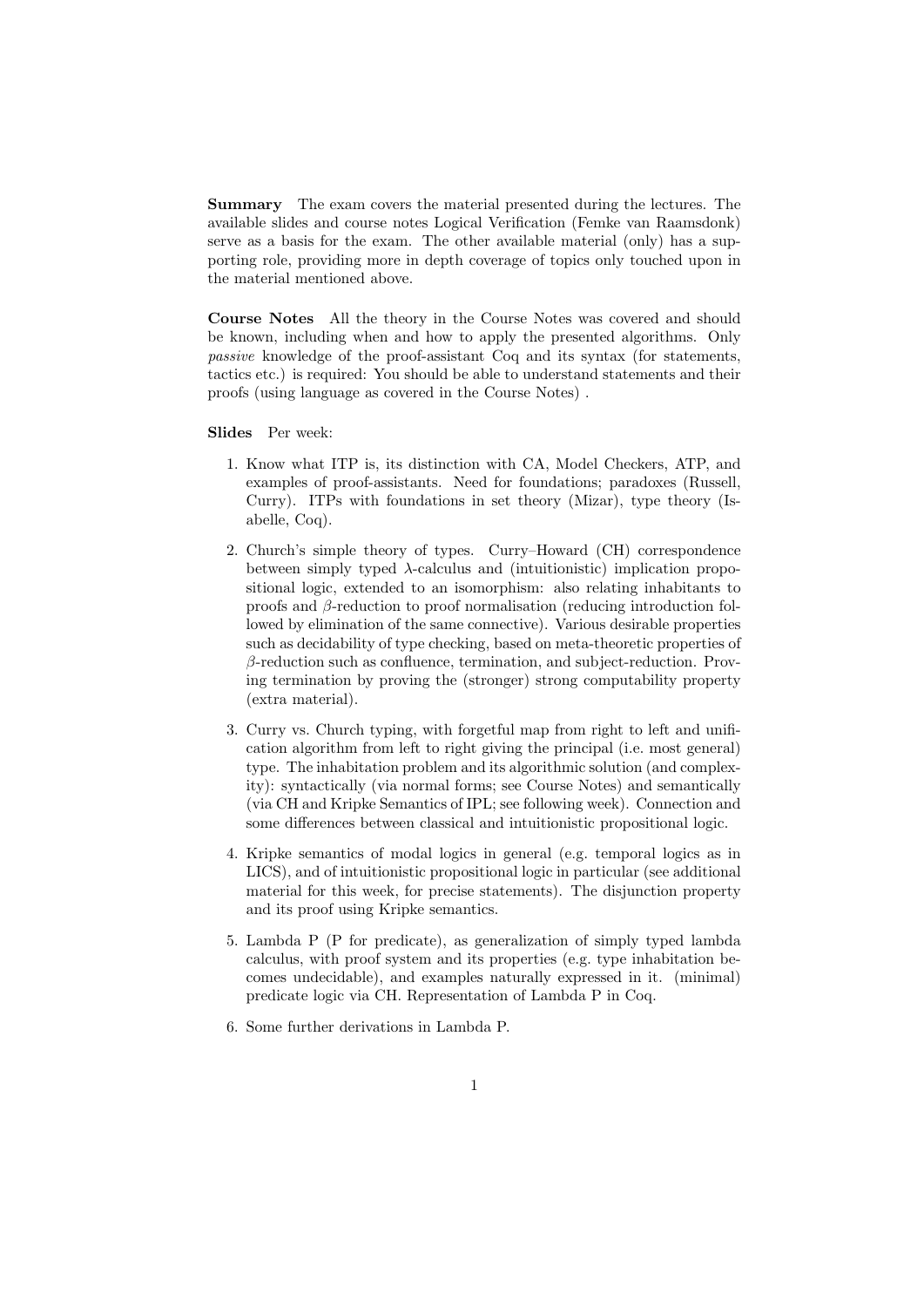The order of a logic. Lambda 2 (2 for 2nd-order), as (another) generalization of simply typed lambda calculus, with proof system and its properties, and examples naturally expressed in it. 2nd-order propositional logic via CH; connection to QBF making classical prop2 decidable (but intuitionistic prop2 is not).

Towards a uniform presentation for inference systems for lambda calculi, parametrised by 'abstraction power'.

7. Impredicativity and impredicative definitions of logical connectives and various data types.

Data types by inductive definitions, with construction (cases) as introduction and pattern matching as elimination. Their representation and manipulation in Coq.

Program extraction. From proof of property to program for the corresponding specification, with Coq examples.

8. Inductively defined data types, their induction/recursion principles and representation in Coq, with examples.

Well-founded induction as structural induction via accessibility, and structural induction as well-founded induction via substructure relation.

- 9. Uniform presentation of dependently typed lambda calculi as PTSs, with simply typed, lambda P, lambda 2, and the calculus of constructions (the system underlying Coq, minus inductive types), by choosing different parameters: sorts, axioms, and rules. The meta-theoretic propertie of PTSs.
- 10. Discussion of various choices one can make to represent concepts in an ITP (e.g. the representations using impredicative encoding, and using inductive types as mentioned above, or the various representations of natural numbers (unary, binary, Church-numerals), etc.). Deep vs. shallow embedding (e.g. representing classical propositional logic as Coq propositions, or as a data type with operations on them).

Discussion of a Coq-theory representing Russell's paradox exploiting the absence of a hierarchy among Types brought about by the (unsafe) typein-type option. (Note: the representation of sets employed, was made to exploit this; in standard usage of Coq other representations are used, e.g. Ensembles.)

## To Know

- paradoxes: Curry's and Russell's:
- lambda-calculus, and representation of basic data-types (nats,booleans) in it (Church numerals, projections); what it means to represent;
- simply typed  $\lambda$ -calculus and its inference rules: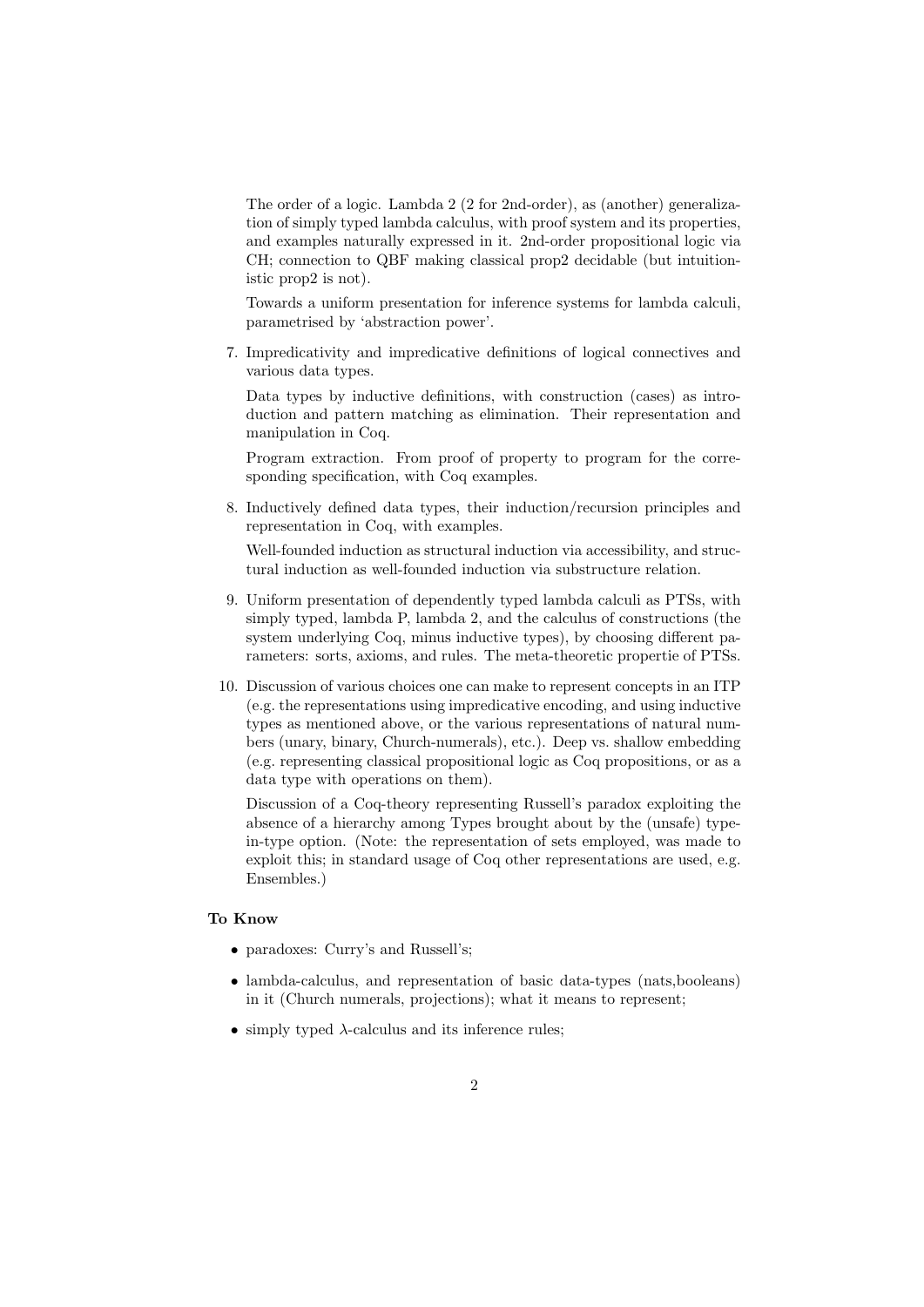- intuitionistic first-order logic and its inference rules;
- difference between intuitionistic and classical logic;
- *•* BHK (Brouwer–Heyting–Kolmogorov) interpretation;
- *•* Kripke semantics of (propositional) intuitionistic logic;
- *•* introduction vs. elimination;
- inductive types and their induction and recursion principles;
- CH (Curry–Howard) correspondence;
- *•* lambda P
- *•* lambda 2
- PTSs with instances Barendregt's  $\lambda$ -cube and Calculus of Constructions (CoC);
- the role the sort-, axiom-, and rule-parameters play in PTSs, and their concrete instantiations for obtaining simply typed lambda-calculus, lambda P, lambda 2, CoC.
- dependent types, and the rendering of dependencies in PTSs;
- the type-inhabitation, type-checking, type-inference problems;
- basic meta-theoretic properties of  $\beta$ -reduction: termination, confluence, subject-reduction.
- (im)predicativity;
- shallow/deep embedding:
- correctness by construction (program extraction) vs. correctness by enriching (Hoare logic);
- basic Coq syntax, for doing logical reasoning and reasoning about inductive data types.

## To be able to do

- $\beta$ -reduction (with  $\alpha$ -conversion when needed);
- proof normalisation;
- classify an inference rule as being an introduction/elimination rule; recognise  $\beta$ -redexes;
- do the Curry–Howard transformation for types/ $\beta$ -reduction/... into propositions/proof normalisation/. . . (only the propositional case)